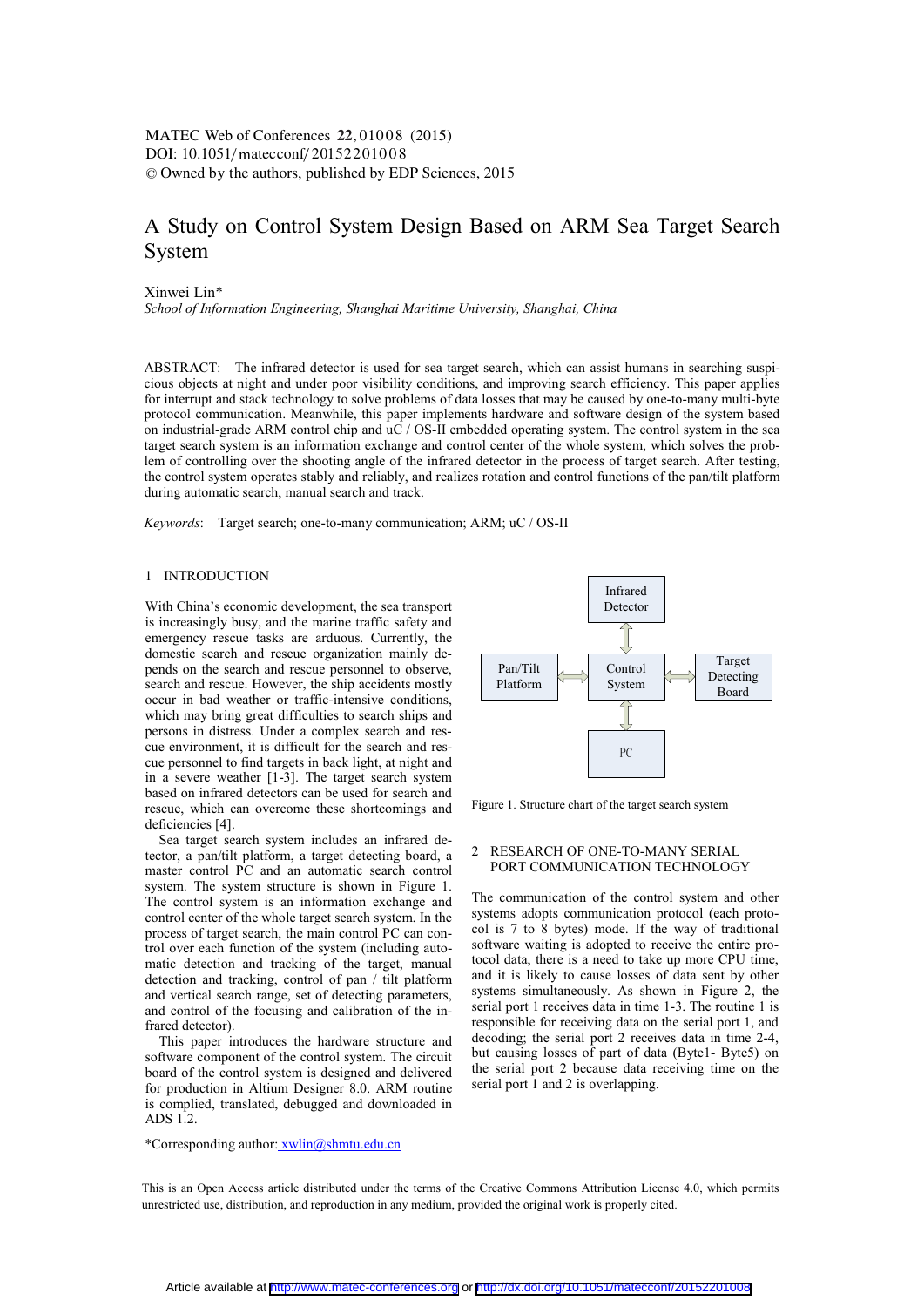## MATEC Web of Conferences



Figure 2. Routine scheduling process of traditional receive mode

Thus, this paper adopts interrupt function with a higher priority to receive data on the serial port and the stack way to timely save communication data, and then adopts the user routine with a lower priority to process these data in the time gap in the process of receiving protocol data, thereby avoiding data losses during one-to-many communication. After receiving data on the serial port (COM1 and COM2), the interrupt service routine (ISR 1 and ISR2) will timely stack data on the serial port, so as to avoid data losses. The routine scheduling process is shown in Figure 3.



Figure 3. Routine scheduling process after application of interrupt and stack technology

## 3 SYSTEM HARDWARE DESIGN

The control system needs to communicate with an infrared detector, a pan/tilt platform, a target detecting board and a master control PC. Because the infrared detector and the pan/tilt platform share a serial port, the system requires three serial ports. Meanwhile, in order to ensure that the system operates stably under severe sea environment, the system requires highly reliable control chip. Taking into account the design need of the system, this paper adopts PHILIPS industrial-grade 32-bit microcontroller LPC2132.

LPC2132 is a 32-bit ARM7TDMI-STM CPU that supports real-time simulation and tracking. On-chip Real Monitor Software and high-speed tracking execution code can be adopted for real time debugging, and to facilitate for designing, debugging and downloading routines [5]. LPC2132 can be up to 60 MHz of working frequency, with 16kB on-chip SRAM, which can meet the computing needs of control algorithm. The CPU is equipped with 64kB embedded

high-speed Flash memory, which is enough to meet the needs of routine memory. LPC2132 has multiple serial interfaces, including two 16C550 industrial standard UART, two high-speed I2C interfaces (400 kbit/s), SPITM and SSP. LPC2132 has a Power On Reset (POR) and Brown Out Detection (BOD) circuit, which can operate stably within a temperature range from  $-40$  ° C to 85 ° C. These characteristics can guarantee that CPU operates stably and reliably under relatively severe sea environment.

#### 3.1 *Serial expansion circuit*

Because the system requires three serial ports, but LPC2132 has only two serial ports, and there is a need to expand the serial port by the use of serial extension chip. This paper selects GM8142 expanded serial port. This chip can expand a standard SPI interface into four standard UARTs, which is equipped with two modes of operation: serial expansion mode and broadcast mode [6]. Serial expansion mode allows all serial ports to receive and send data by the established baud rate, frame length and verification mode, as well as SPI interface. SPI data is 16bit, of which high 8bit is the address of sub-serial port and additional command and status information, while low 8bit is data actually sent and received. The serial port expansion circuit is shown in Figure 4. This paper connects IRQ interface of GM8142 with EINT1 interface of LPC2132. When the serial port receives data, the main control chip can receive the interrupt notification and timely receive data on the serial port.

#### 3.2 *Serial level swithcing circuit*

The infrared detector and the pan/tilt platform are placed in a higher position of the ship, relatively distant from the control system, so this paper adopts RS-422 level standard with a relatively distant transmission distance and relatively high reliability to realize communication between the control system and the infrared detector and pan/tilt platform. The level switching circuit is shown in Figure 5 [7]. The communications between the control system and master control PC and target detecting board adopt RS-232 level standard. The circuit is shown in Figure 6 [8].

## 4 SYSTEM SOFTWARE DESIGN

In addition to completion of the communication tasks for the infrared detector, pan/tilt platform, target detecting board and master control PC, transfer tasks for each function parameter of the system, and control tasks for the focusing and calibration of the infrared detectors, the control system shall also complete control tasks for the position of pan/tilt platform under the automatic search and manual search mode. In order to complete more complex system function tasks, this paper adopts uC / OS-II embedded operating system to achieve scheduling of each task routine by turns [9].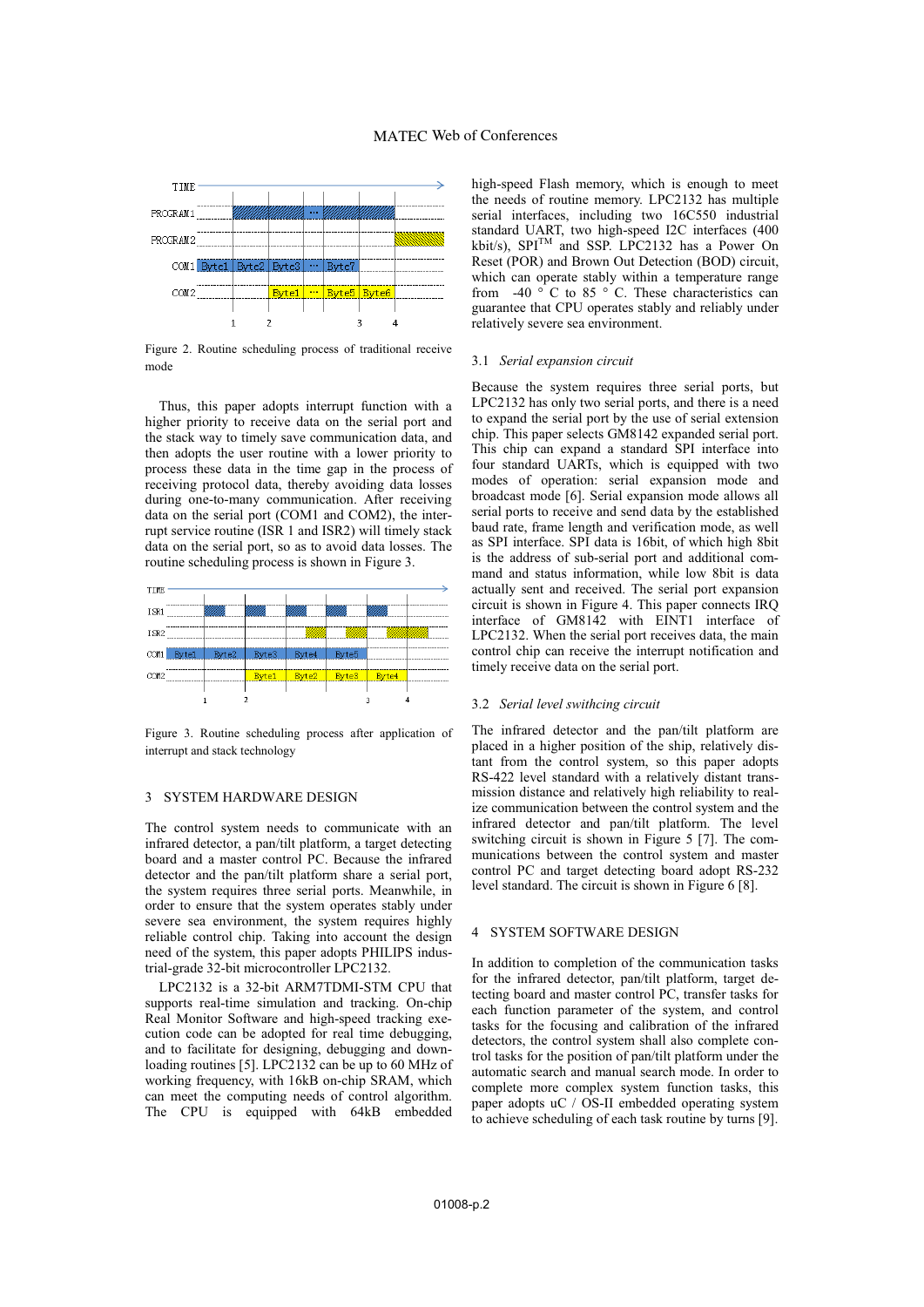## ICETA 2015



Figure 4. Serial port expansion circuit



Figure 5. RS-422 level switching circuit



Figure 6. RS-232 level switching circuit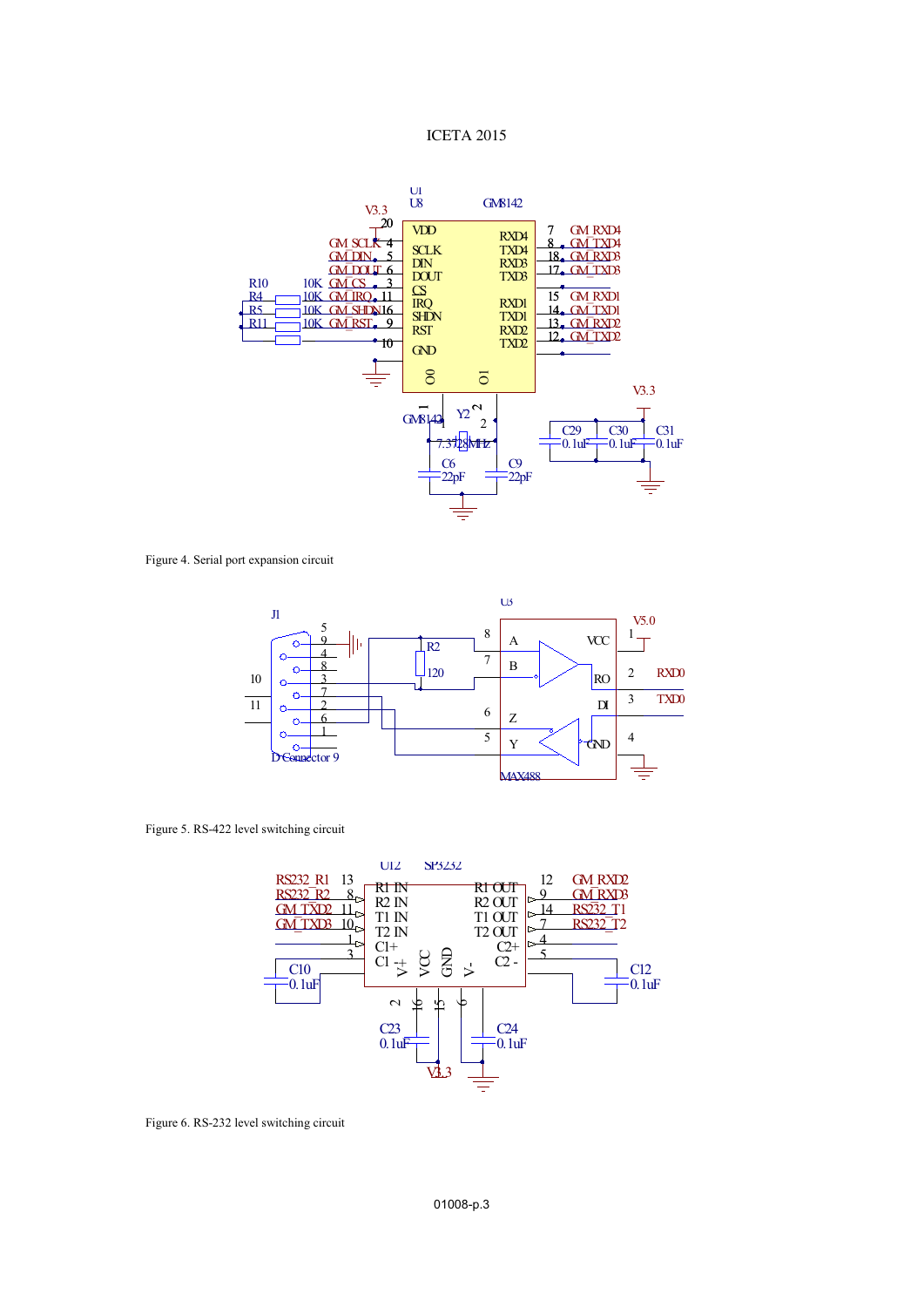## MATEC Web of Conferences



Figure 7. Interrupt service routine of serial data receiving



Figure 8. Communication subroutine of target detecting board

## 4.1 *Interrupt service routine of serial data receiving*

The built-in serial port of LPC2132 adopts the interrupt service routine of serial port receiving to receive data, while the serial port expanded by GM8142 adopts external interrupt EINT1service routine to receive data. The process of interrupt service routine is shown in Figure 7.

### 4.2 *Communication subroutine of target detecting board*

The communication subroutine of target detecting board has completed information exchange of the control system and target detecting board, whose main task is to receive information related to target search, command tracking and target position of the target detecting board, which is used for realization of the target tracking and delivery of the information of target position to master control PC. The process of the communication subroutine of target detecting board is shown in Figure 8.



Figure 9. Communication subroutine of the master control PC

#### 4.3 *Communication subroutine of master control PC*

Master control PC sends data to the control system by the serial port to control over the rotation of the pan/tilt platform, and adjust parameters of the infrared detector and target detecting board. The communication subroutine of the master control PC receives commands of master control PC and makes appropriate actions, including: control over the rotation direction and speed of the pan/tilt platform; set up target detection parameters; set up parameters of the infrared detector; set up the level and vertical rotation range of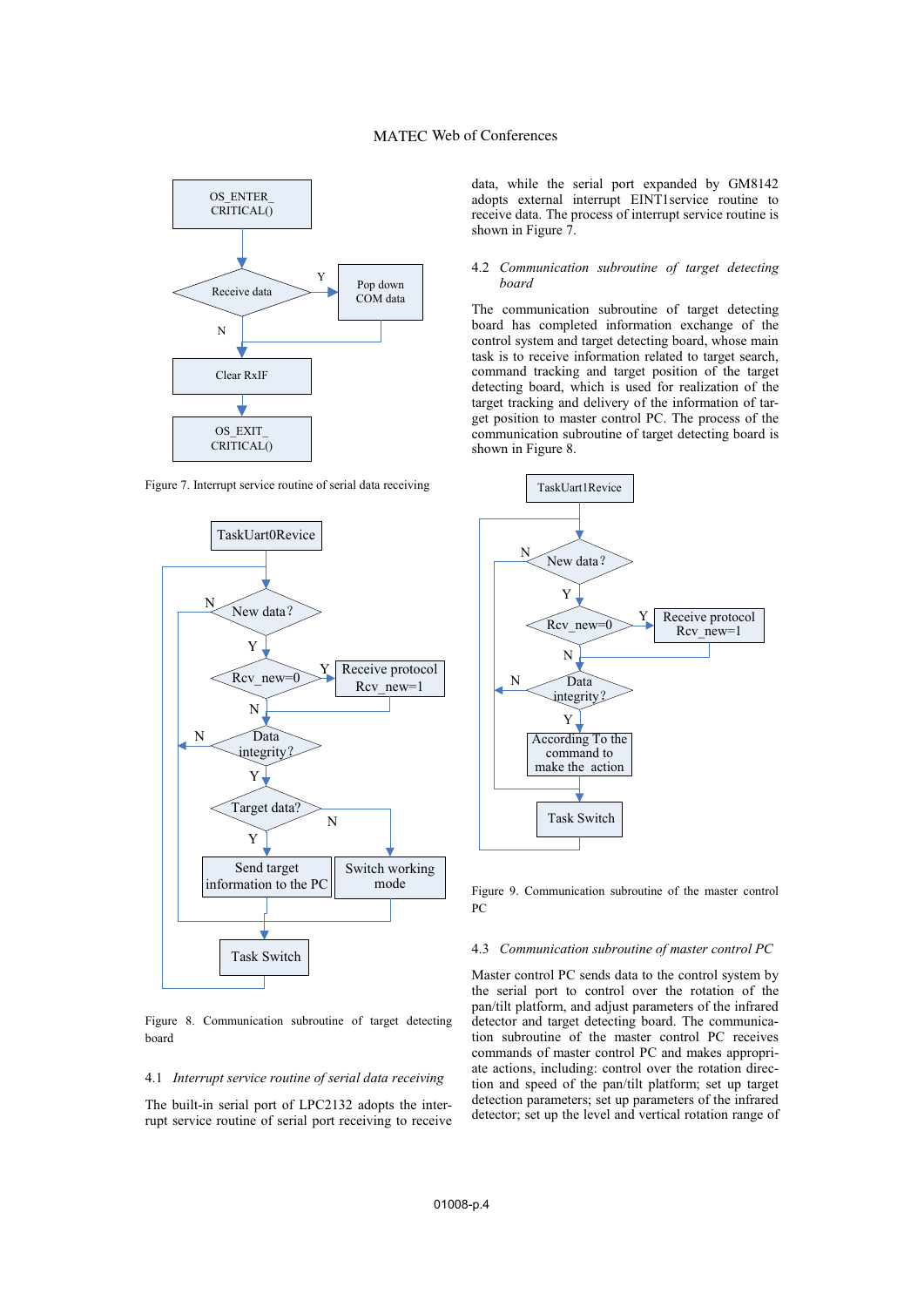## ICETA 2015



Figure 10. Subroutines of target search and tracking

the pan/tilt platform during automatic search of the target. The routine flow chart is shown in Figure 9.

#### 4.4 *Subroutines of target search and tracking*

The control system makes appropriate control over the motion of the pan/tilt platform according to the location information sent from the pan/tilt platform and the command received from other systems. For example, when operating in an automatic target search mode, the control system controls over the pan/tilt platform to do reciprocating motion within the range set by the master control PC, so as to search targets possibly existing in the sea; when operating in a tracking mode, the control system controls over the pan/tilt platform to move based on the command of target detecting board, so as to track targets; when operating in the master control mode, the control system controls over the motion of the pan/tilt platform based on the command of master control PC, so as to manually search the target. The flow chart of the subroutines of target search and tracking is shown in Figure 10.

#### 5 SYSTEM TESTING AND RESULTS

#### 5.1 *System software and hardware test*

1. Prepare basic hardware test routine to test the function and stability of each hardware module;

2. Prepare each subroutine step by step, and carry out off-line test, that is, to adopt serial debugging terminal routine and simulate each subsystem to send protocol data, so as to test the function of the routine;

3. Test the reliability and stability of the control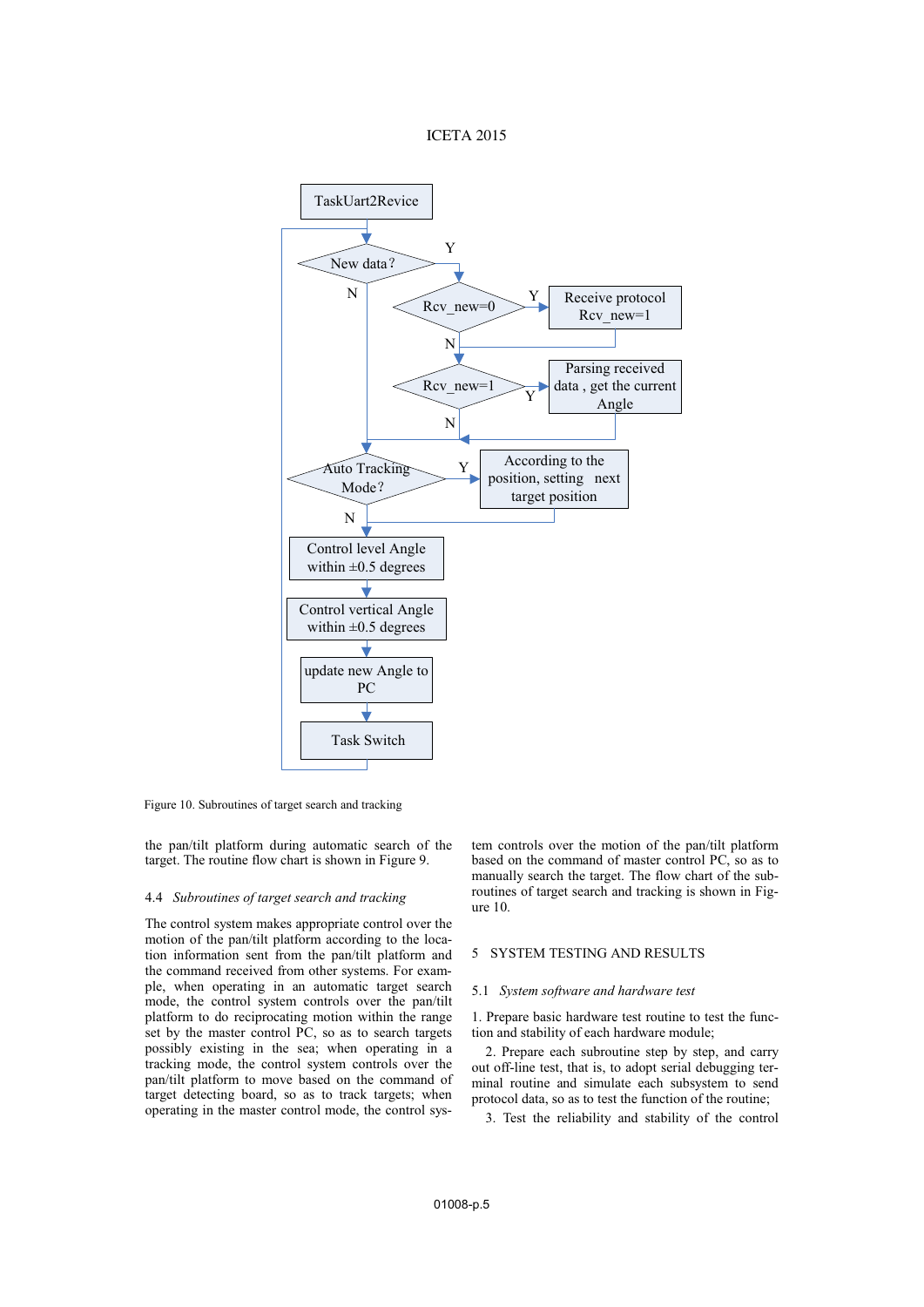## MATEC Web of Conferences

system software, that is, to adopt serial debugging terminal routine and simulate each subsystem to send abnormal and massive protocol data, so as to test the routine;

4. Connect the control system to the online debugging system software in the target search system, and adopt the master control PC to test the function of system.

After a long period of test, the function of the system is normal.

#### 5.2 *System object and result*

The object of the entire target search system is shown in Figure 11.



Figure 11. System object diagram



Figure 12. Infrared image during automatic tracking

In this paper, the control system has carried out a

number of offshore ship tests, and the whole system has carried out performance tests during the day, afternoon and night, and other different environments. The test results are shown in Figures 12-13. During target tracking, the control system controls over the rotation of the pan/tilt platform, and makes the target located in the center of the screen. Figure 12 shows an infrared image collected by the system during automatic tracking; during target search, the control system controls over the pan/tilt platform to search suspicious targets on the sea. Figure 12 shows an infrared image collected during target search. After an overall test of the system, the function of the control system is basically realized, and the system performance is reliable and its operation is stable.



Figure 13. Infrared images during target search

### 6 CONCLUSION

This paper proposes a kind of hardware and software design method to avoid communication data losses during one-to-many protocol communication based on the features of ARM chip selected, and a kind of method to control over the pan/tilt platform during automatic target tracking and search, and finally successfully realizes a control system based on the sea target search system with ARM chip. Compared with the control system based on other platforms, the control system based on ARM shortens the development cycle, and gives full play to its high reliability, small size, flexible application and other characteristics.

## **REFERENCES**

- [1] Shi, Chaojian, Kaiyu Xu, Peng Jing. & Ren Lei. 2008. Architecture of vision enhancement system for maritime search and rescue, *Proceedings of the 8th International Conference on Intelligent Transport System Telecommunications (ITST2008)*.
- [2] Sumimoto, T., Kuramoto, K., Okada, S., Miyauchi, H., Imade, M, Yamamoto, H. & Kunishi, T. 1994. Machine vision for detection of the rescue target in the marine